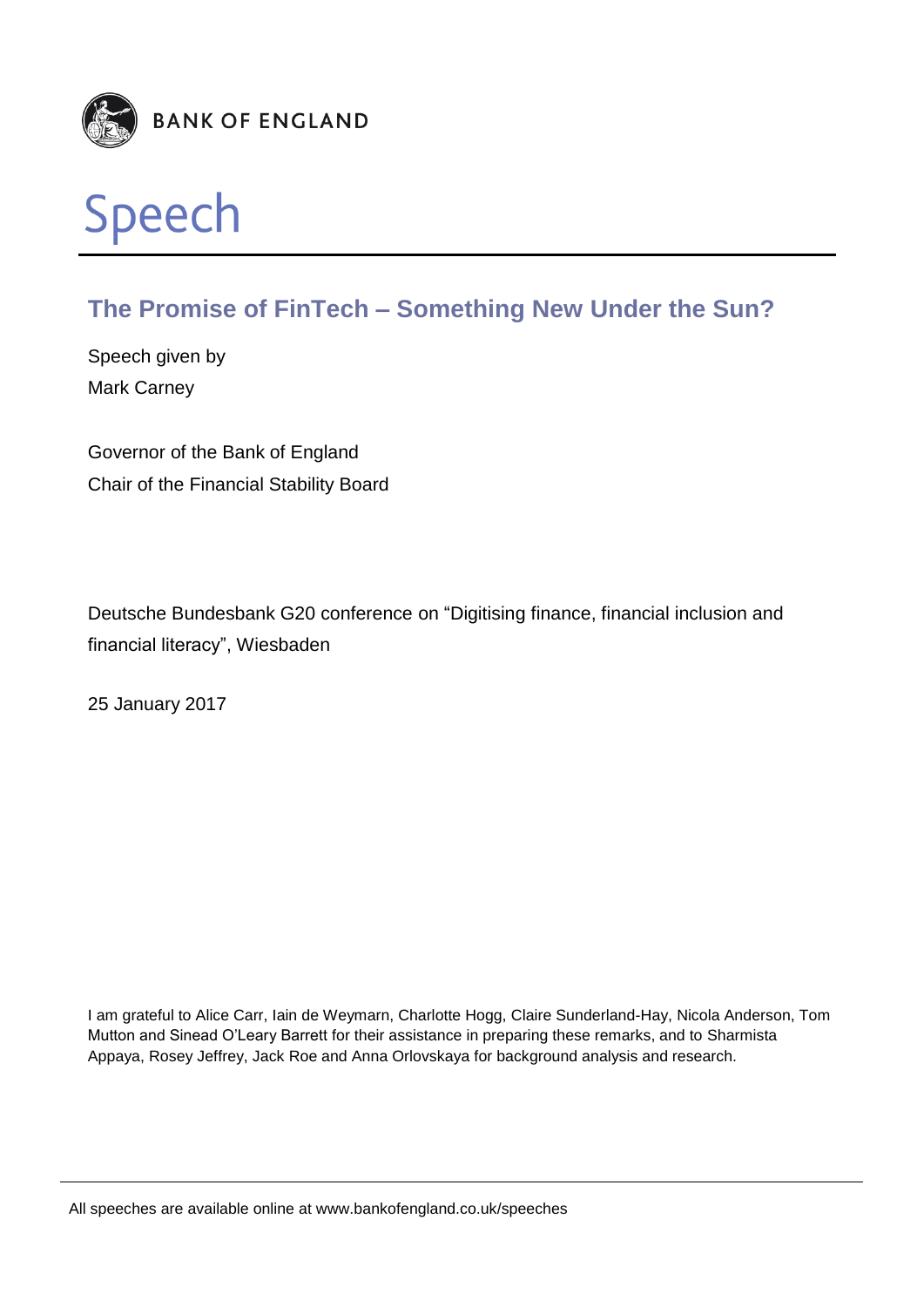*Ecclesiastes 1:9 What has been will be again, what has been done will be done again; there is nothing new under the sun.*

# **1. FinTech's Shining Future**

It is a pleasure to be at *Schloss Biebrich* as part of this Bundesbank conference on "Digitising finance, financial inclusion and financial literacy."

Just a few hours ago, I was in the world's leading FinTech centre. One which generated £6.5 billion in revenue, attracted just over £500 million in investment and employed around 61,000 people in 2015.<sup>1</sup>

From start-ups in London's Silicon Roundabout to established players in The Valley, entrepreneurs are applying their creativity and technical ingenuity along the financial services value chain.

To its advocates, this wave of innovation promises a FinTech revolution that will democratise financial services.

Consumers will get more choice, better-targeted services and keener pricing.

Small and medium sized businesses will get access to new credit.

Banks will become more productive, with lower transaction costs, greater capital efficiency and stronger operational resilience.

The financial system itself will become more resilient with greater diversity, redundancy and depth.

And most fundamentally, financial services will be more inclusive; with people better connected, more informed and increasingly empowered.

With hundreds of millions now entering the digital financial system every year, could higher economic growth and a quantum leap in social equity be on the horizon? Or will the range of new financial technologies primarily make existing institutions and markets more efficient and effective? No small prize but hardly a transformation.

<sup>1</sup> <sup>1</sup> See Ernst and Young, (2016), "FinTech on the Cutting Edge"[: http://www.ey.com/uk/en/industries/financial-services/banking--capital](http://www.ey.com/uk/en/industries/financial-services/banking--capital-markets/ey-uk-fintech-on-the-cutting-edge)[markets/ey-uk-fintech-on-the-cutting-edge](http://www.ey.com/uk/en/industries/financial-services/banking--capital-markets/ey-uk-fintech-on-the-cutting-edge)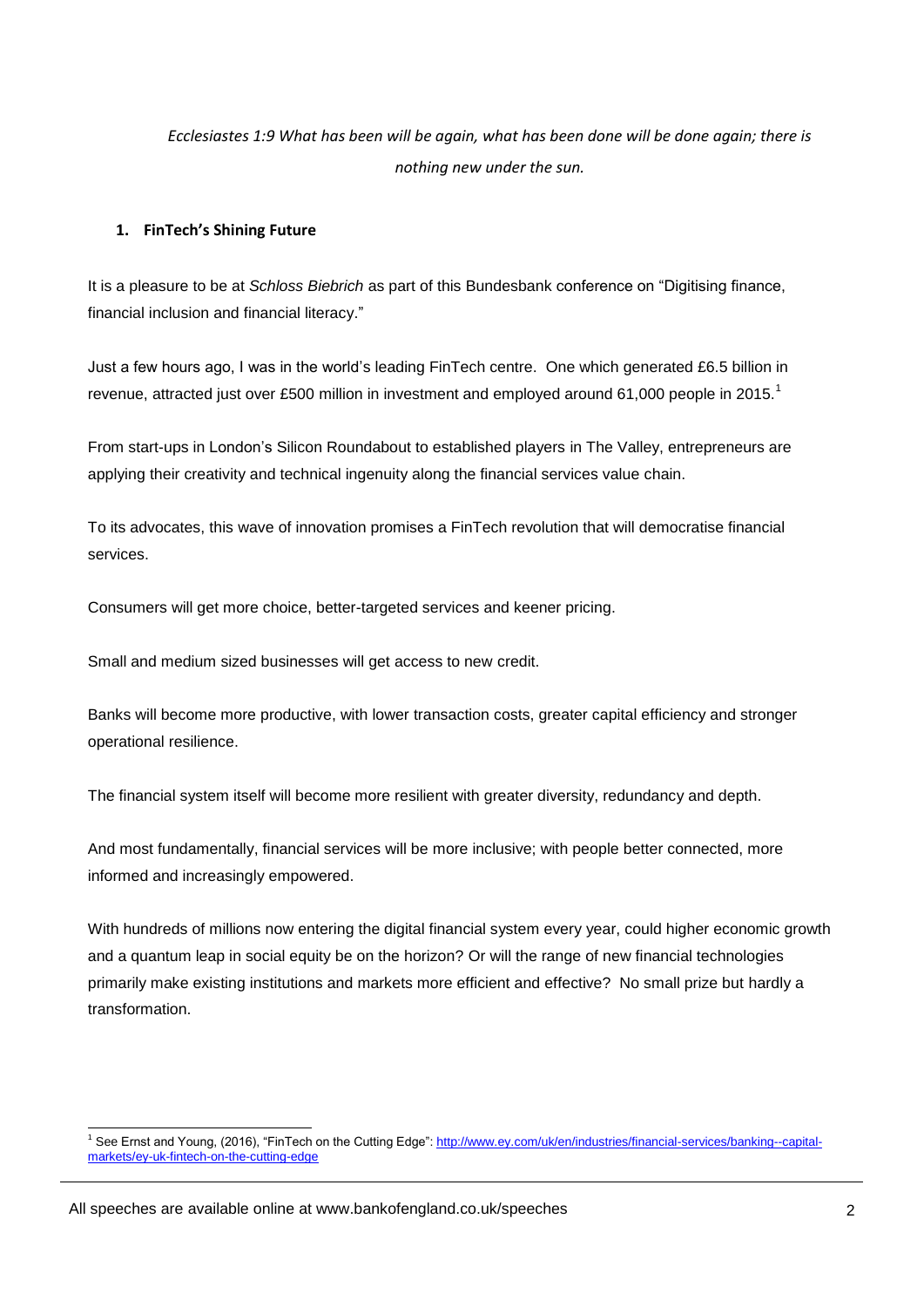Of course, technological innovation has long been twinned with finance. Today's system is the product of past advances, beginning with the simple ledger in the fifteenth century. Building on this foundation, a range of innovations – from the telegraph in the 1860s to the digitalisation of the ledger a century later – have created the plumbing of modern payments, clearing and settlement infrastructure necessary for global financial institutions and cross-border, wholesale markets.

More recently, customer access has been opened up with the introduction of the first automated teller machines of the 1960s, the arrival of online banking and brokerage in the 1980s, and the rapid rise of mobile banking since the millennium.

Despite these advances, finance continues to be arranged around a series of hubs like brokers, clearing houses and exchanges; whereas in other domains, people are increasingly forming connections directly, instantaneously and openly, revolutionising how they communicate, work, and live.

The extent to which finance could be redrawn depends on superficially arcane, but fundamentally vital, enabling technologies. The emergence of mobile telephony, the ubiquity of the internet, availability of high-speed computing, advances in cryptography, and innovations in machine learning could all combine to enable rapid changes in finance – just as they are in other areas of the economy.

FinTech's true promise springs from its potential to unbundle banking into its core functions of: settling payments, performing maturity transformation, sharing risk and allocating capital. This possibility is being driven by new entrants – payment service providers, aggregators and robo advisors, peer-to-peer lenders, and innovative trading platforms. And it is being influenced by incumbents who are adopting new technologies in an effort to reinforce the economies of scale and scope of their business models.

In this process, systemic risks will evolve. Changes to customer loyalties could influence the stability of bank funding. New underwriting models could impact credit quality and even macroeconomic dynamics. New investing and risk management paradigms could affect market functioning. A host of applications and new infrastructure could reduce costs, probably improve capital efficiency and possibly create new critical economic functions.

The challenge for policymakers is to ensure that FinTech develops in a way that maximises the opportunities and minimises the risks for society. After all, the history of financial innovation is littered with examples that led to early booms, growing unintended consequences, and eventual busts.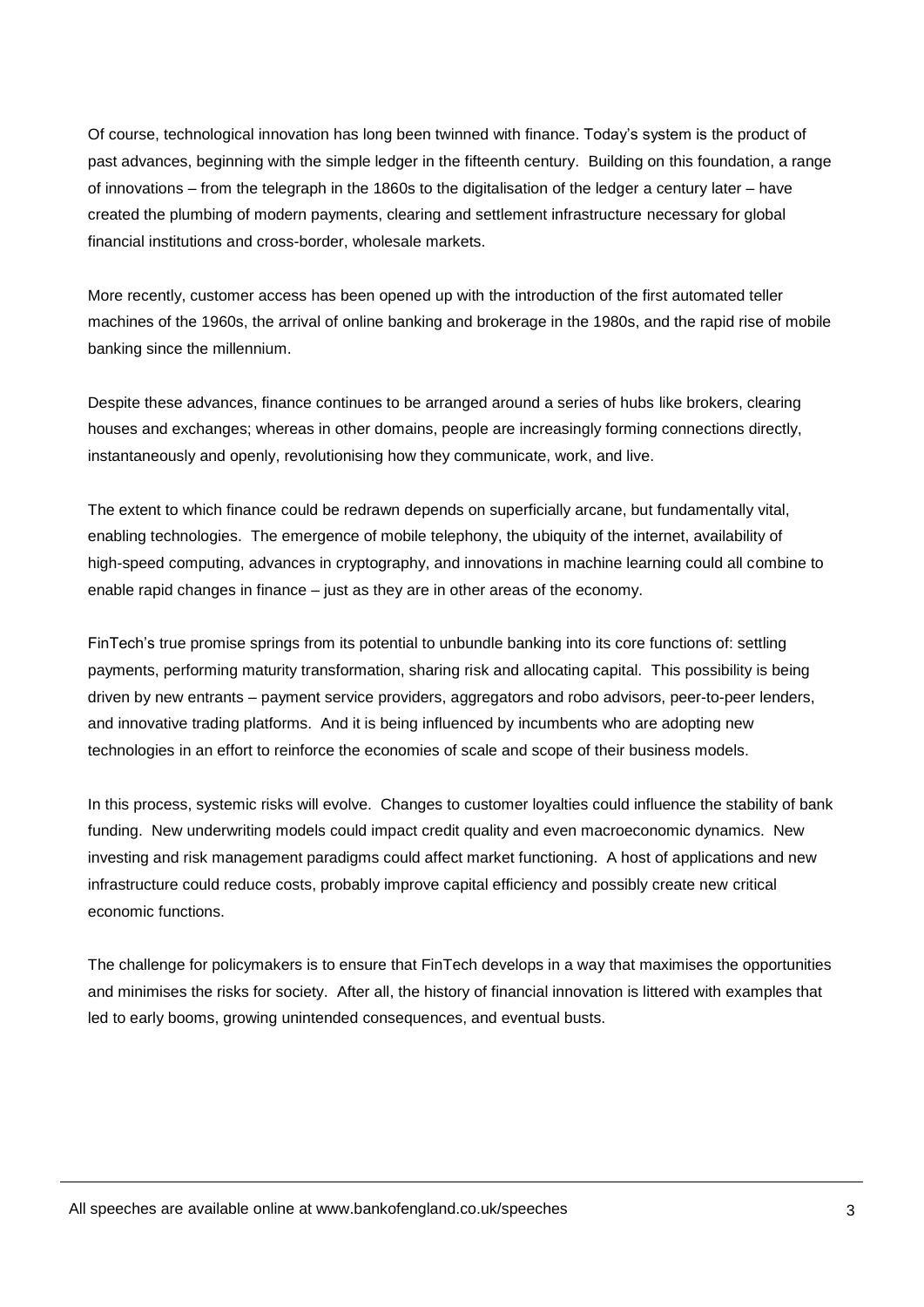At the request of the German presidency, the Financial Stability Board (FSB) is considering the most important financial stability issues associated with new financial technologies and, drawing on a stocktake of national approaches, it is assessing the extent to which these risks are addressed by existing regulatory frameworks<sup>2</sup>

The FSB will report its findings to the G20 summit in July to promote the G20's broader objectives for financial inclusion and strong, sustainable and balanced growth.

In that spirit, this evening I would like to highlight some of the potential financial stability issues raised by the FinTech revolution.

# **2. The Financial Services Value Chain**

But first I should make a confession: I was a banker once.

To earn money for university tuition, I worked as a teller in my native Canada. To be more precise I was a Customer Service Representative.

My core responsibility was simple: stand at a wicket and accept customer deposits, mainly from small businesses, and pay out withdrawals, mainly to their employees. Over time, I got to know the regulars ranging from the baker who would come in every afternoon to deposit a bundle of bank notes smelling of bread (literally dough) to the executives of a failing construction company who would cash their weekly pay cheques with alacrity and trepidation.

I learned that there were two types of client: those who engaged with me and those who didn't. And I learned with time that the former got more from the bank because I and it knew more about them and what they needed – whether a savings product or a loan. The bank got more from them in terms of revenue and reliability (helpful given that two small banks had recently failed). Indeed, as my province was in a deep recession at the time, loyalty and understanding mattered. It could mean the difference between a restructured loan that could be repaid and a foreclosure that would bring liquidation.

In short, I was at the front line of a banking value chain – one that is now being impacted across its components by FinTech.

Traditional universal banks combine the customer relationship, retail and commercial deposits and lending, and a wide range of activities in wholesale money and capital markets.

 2 The FSB defines FinTech as technologically-enabled financial innovation that could result in new business models, applications, processes or products with an associated material effect on financial markets and institutions and the provision of financial services.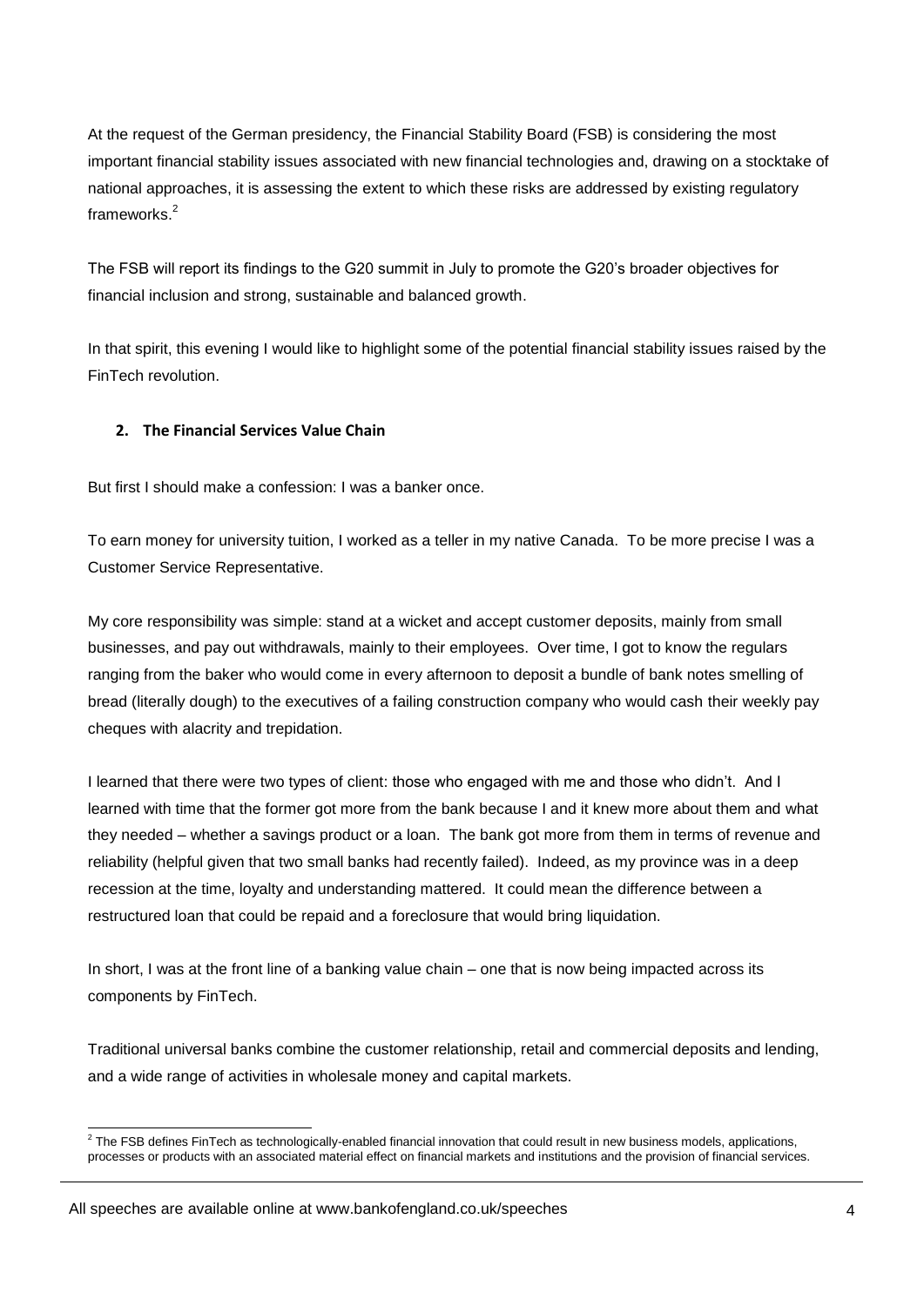



Payment services traditionally relied on cash, debit and credit cards, and wire transfers. Now FinTech companies are providing domestic and cross-border **payment services** on significant scale through "digital wallets" or pre-funded "eMoney". Tech firms take a slice of payment revenues and, in many cases, the totality of customer transaction data. In the process, they are systematically capturing the type of knowledge I used to gain from my daily interactions with customers in the bank branch.

Some providers are leveraging this data to sell their customers non-bank products and services. This – and the desire to avoid regulation – reduces their incentive to integrate upstream to conventional banking.

Traditional universal banking begins with the **customer relationship** – or what I used to have as a teller. This historic preserve of established financial institutions is now being opened up. Aggregators, making use of banks' Application Programme Interfaces (APIs), are providing customers with ready access to price comparison and switching services. New pro-competition policies are reinforcing this competition.<sup>3</sup> Meanwhile so-called "robo advisors" are deploying algorithms to deliver affordable investment advice to retail customers.

 3 The second Payment Services Directive (PSD2) will allow, conditional on FCA authorisation and customer authority, non-banks to access customers' bank account data. In the UK, the Competition and Markets Authority has required that the UK's nine largest banks adopt an open banking standard for APIs by early 2018.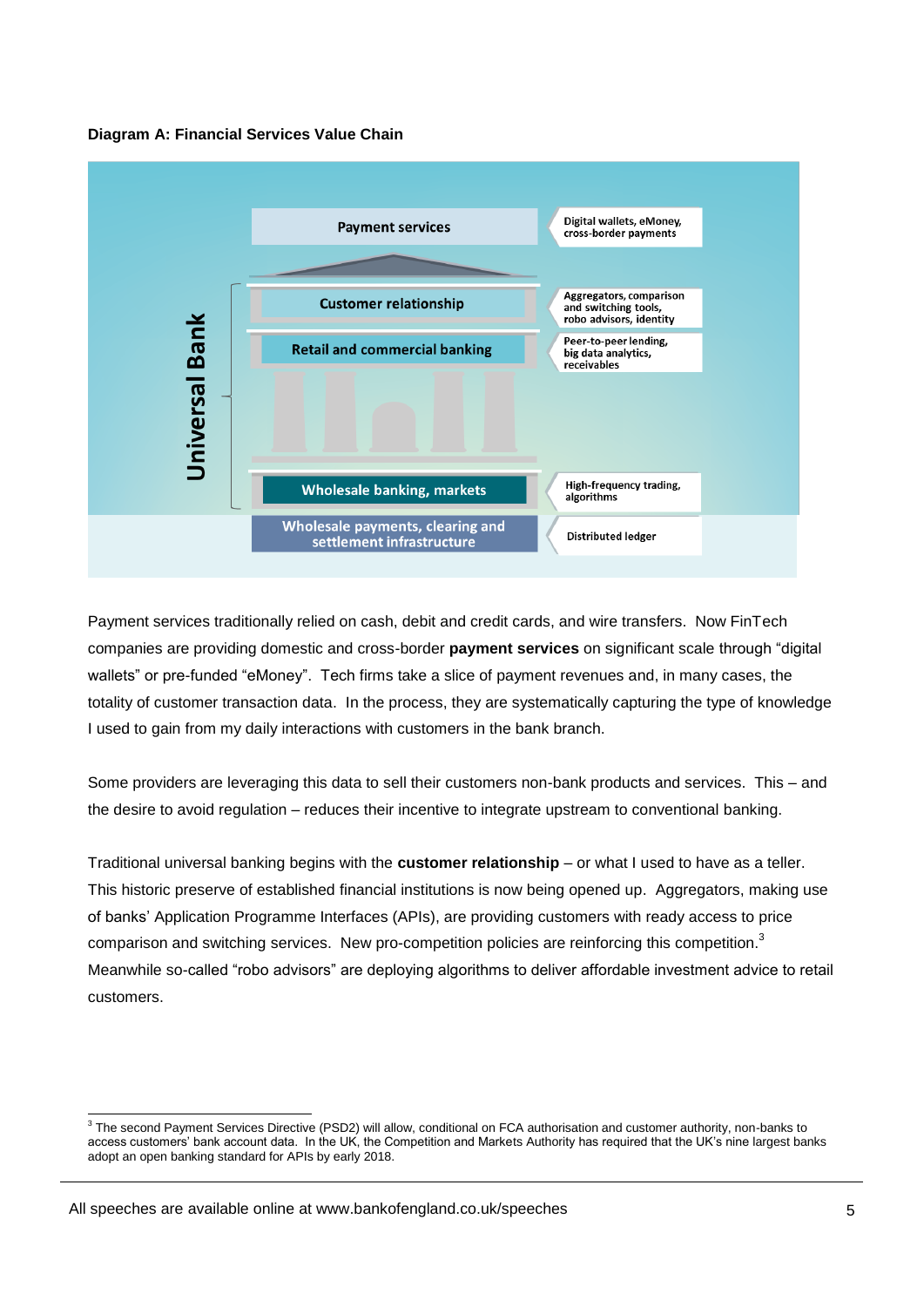As customers become more willing to delegate decision-making to machines, their funds and loans are being better matched with the best rates from around the system. These flows could become seamless if public policy initiatives and new technologies combine to create digital credentials that are universal, durable and reliable.<sup>4</sup>

Other FinTech players are increasing competition in **retail and commercial banking** by providing new lending and borrowing platforms for retail and corporate customers.

In a number of G20 countries, new business models draw on big data and advanced analytics to tailor products and services to customers and discipline credit underwriting. For example, peer-to-peer ("P2P") lending has grown rapidly in recent years from a small base.<sup>5</sup> In the UK, P2P lending now represents about 14% of equivalent gross bank lending to small businesses.<sup>6</sup> Estimates suggest that more than half of all P2P business lending is unlikely to have been provided by existing banks.<sup>7</sup> Other platforms are allowing firms to borrow against invoice receivables, drawing on data gathered directly from software their customers use to manage their accounts payable.

Some of the more radical innovations underway are in emerging economies. E-commerce platforms in China, for example, are using algorithms to analyse transaction and search data to improve credit scoring. The result has been a significant expansion of credit availability with low default rates (albeit ones not yet tested by an economic downturn).<sup>8</sup>

In **wholesale banking and markets**, the direction of travel over the past few years has been from intermediated trading (involving 'dealers', either via voice or electronically) to non-intermediated, more fully electronic order-driven trading.<sup>9</sup> Where securities, such as equities and futures, are traded electronically, including via exchanges, algorithmic trading has grown rapidly. Technological improvements, and the growth of multilateral trading venues, led to the emergence of high-frequency trading firms. From a small base in the early 2000s estimates now suggest they (High Frequency Traders) account for up to three-quarters of equity trading volumes and around 40% of FX.<sup>10</sup>

 4 For now, however, every regulated financial institution must separately meet legal and regulatory requirements to establish customer identities. This adds cost and reduces choice, but safeguards privacy.

<sup>&</sup>lt;sup>5</sup> In 2015, total loans originated by peer-to-peer lenders were \$117 billion in China, \$40 billion in the US, £4.5 billion in the UK and €1.1 billion across Europe. At least in the UK, there are signs that the rate of growth for new lending has slowed recently; down from 100% to 30%.

<sup>6</sup>Cambridge Centre for Alternative Finance and NESTA. See: http://www.nesta.org.uk/publications/pushing-boundaries-2015-ukalternative-finance-industry-report

<sup>7</sup>Cambridge Centre for Alternative Finance and NESTA survey evidence suggests that around 55-60% of peer-to-peer business borrowers were refused bank credit while other SME firms have assumed they would not be offered bank credit. See: http://www.nesta.org.uk/publications/understanding-alternative-finance-uk-alternative-finance-industry-report-2014

 $8$  In 2014, only around 10% of Chinese adults accessed credit from a financial institution and less than one third have a credit score. A number of organisations have been authorised by the government to provide alternative credit scores, including Ant Financial, which since it launched in 2015 has amassed 190 million users and made more than 400 billion yuan of microloans. Although they require no guarantee or collateral, default rates are currently reported to be less than 2%.<br><sup>9</sup> This chift has not been uniform, hoursier. For example, while just over a thin

This shift has not been uniform, however. For example, while just over a third of US Treasuries are traded electronically, this figure is much smaller for UK and German government bonds. And US corporate bonds are almost fully intermediated.

 $10$  This was aided too when the NYSE, in 2001, reduced the minimum increment for trading in listed US equities to 1 cent from one sixteenth of a US dollar.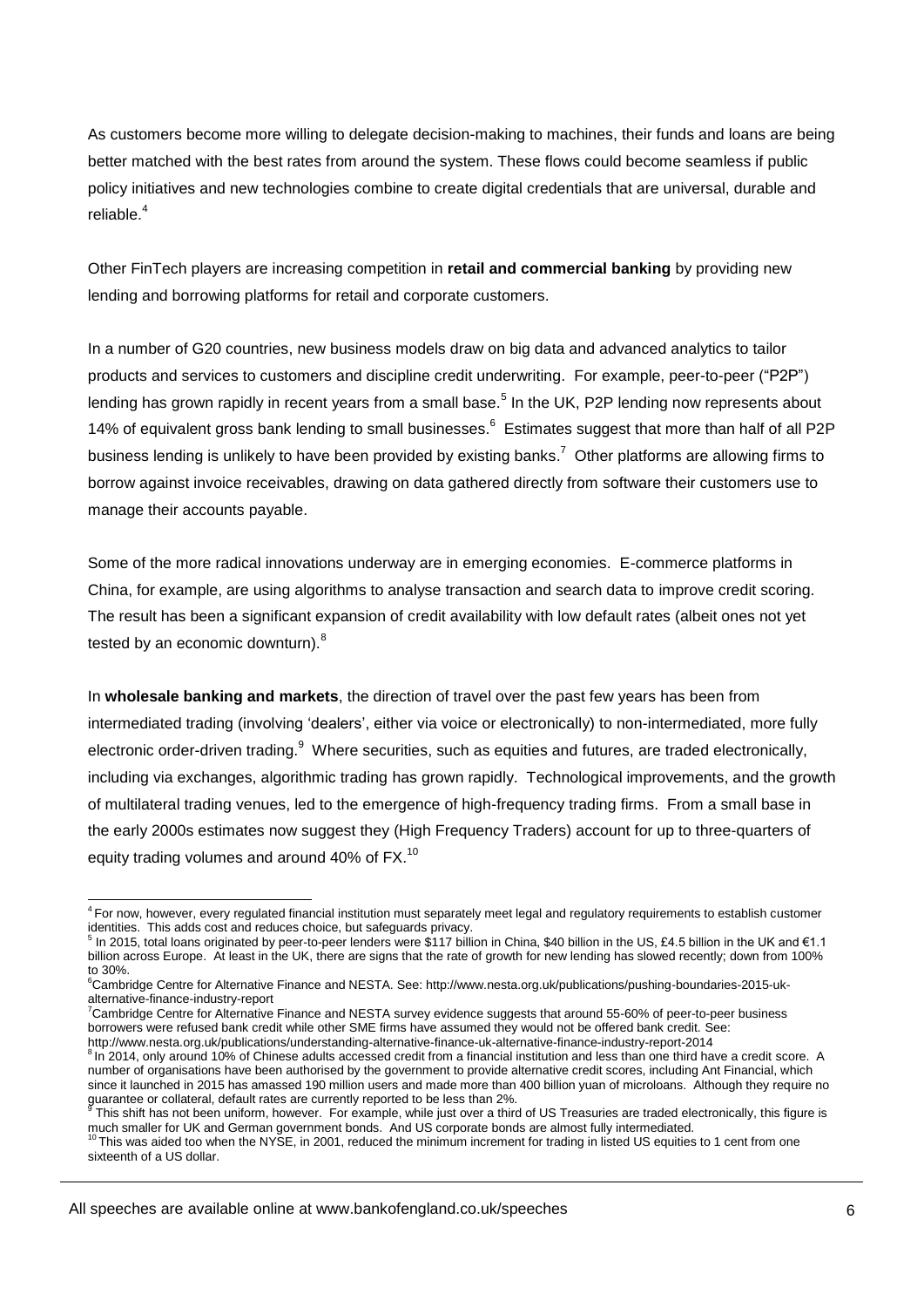Finally, technology promises changes to **wholesale payment, clearing and settlement infrastructure**. Emerging technologies, such as distributed ledger, could in future offer significant gains in the accuracy, efficiency and security of processes across payments, clearing and settlement as well as better regulatory compliance. In the process, tens of billions of dollars of capital may be saved and resilience could be significantly improved.<sup>11</sup>

Securities settlement in particular seems ripe for innovation; a typical settlement chain can involve many intermediaries, making securities settlement comparatively slow, operational risks and costs high.

### **3. Broader Public Policy Issues**

Before turning to some specific financial stability issues created by these developments, let me acknowledge a few of the other important public policy considerations that G20 authorities must bear in mind – not least because how they are addressed will influence the extent to which certain financial technologies are adopted and the system is transformed.

First, a host of conduct issues with these new products and services, must be addressed including client suitability, Anti-Money Laundering ("AML") and Combating the Financing of Terrorism ("CFT"). Conduct regulators – such as the UK's Financial Conduct Authority ("FCA") – have taken an early lead in seeking to ensure that standards for financial advice and services offered are upheld, and that the integrity of the financial system is protected.

Second, the twin imperatives of greater inclusion and more competition point to the value of digital identities. Billions of people are still under-or unbanked across advanced and emerging economies.<sup>12</sup> And as the FSB and others have highlighted, some countries are at risk of being cut off from the global financial system as major correspondent banks withdraw.<sup>13</sup>

New technologies are providing solutions. Already, biometrics and cryptography are being used to validate customer identities in consistent and reliable ways, facilitating access to the financial system and reducing AML and CFT due diligence costs. For example, since 2010, the Indian government has issued more than 800 million such identities, such that at least four out of five citizens can now use them to make use of governmental and financial services.

<sup>1</sup>  $11$  Oliver Wyman and Santander estimated that distributed ledger technology could reduce banks' infrastructure costs attributable to cross-border payments, securities trading and regulatory compliance by \$15-20bn per annum by 2022. See:

<sup>&</sup>lt;u><https://santanderinnoventures.com/fintech2/></u><br><sup>12</sup> Some 2 billion adults lack a bank account worldwide. 10 million US households and 1.5 million UK adults are also unbanked. <sup>13</sup> In recognition of the serious implications of a withdrawal in correspondent banking services for growth, financial inclusion, and the stability and integrity of the financial system, the FSB is working to advance a four-point Action Plan to address the recent decline. For an update on this work see: [http://www.fsb.org/2016/12/fsb-publishes-progress-report-and-2017-workplan-to-assess-and-address-the](http://www.fsb.org/2016/12/fsb-publishes-progress-report-and-2017-workplan-to-assess-and-address-the-decline-in-correspondent-banking/)[decline-in-correspondent-banking/](http://www.fsb.org/2016/12/fsb-publishes-progress-report-and-2017-workplan-to-assess-and-address-the-decline-in-correspondent-banking/)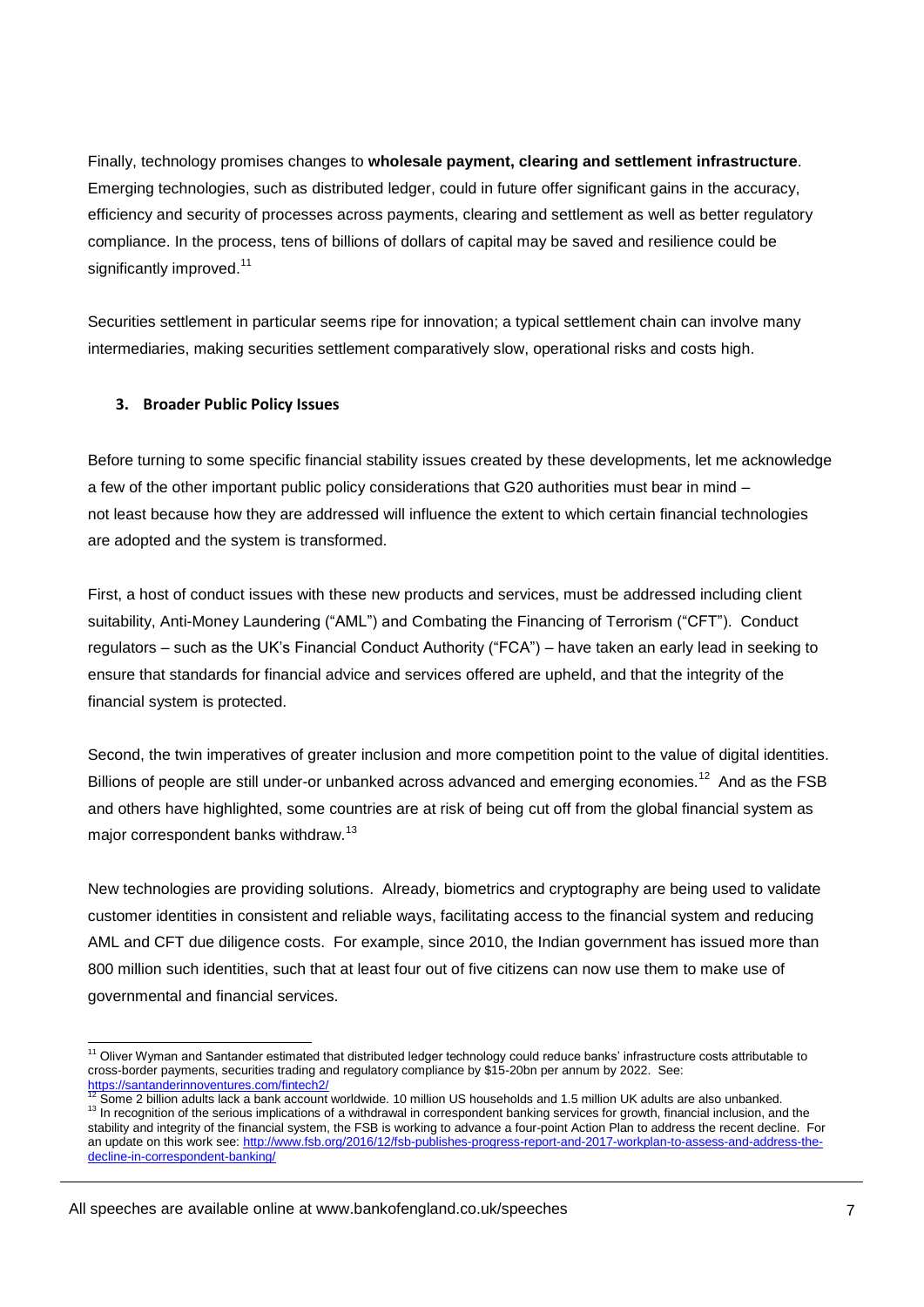Seizing this opportunity means considering fundamental rights such as privacy, and practical constraints such as the costs of storage and handling. Ultimately it is for governments and citizens to decide whether – and how – to ensure the benefits outweigh the costs.

Third, and relatedly, there are fundamental issues around data protection to consider. Traditionally, financial institutions have sought to protect and use their own customers' data under well-established legal and regulatory frameworks. In contrast, social media firms regularly collect and sometimes share extensive data from their users (with their consent).  $14$  The FinTech future envisages the gathering of a broad range of financial and non-financial data from, and sharing across, a wider set of parties. A more intense debate can be expected about whether there are appropriate frameworks for the gathering, storing and sharing data both domestically and cross-border.

Now turning to the most important financial stability risks.

### **4. The Potential Impact of FinTech on Financial Stability**

As I mentioned earlier, the FSB is assessing how FinTech developments are affecting the resilience of the system; by identifying the risks associated with new and existing financial institutions and activities, and the supporting financial market infrastructure.

In so doing, the FSB is making use of its existing risk assessment frameworks for evaluating the systemic risks around banks, insurers and financial market infrastructure, as well as activities beyond the regulated sector.<sup>15</sup>

Our starting point is that there is nothing new under the sun. We need to be disciplined about consistent approaches to similar activities undertaken by different institutions that give rise to the same financial stability risks. Just because something is new doesn't necessarily mean it should be treated differently. Similarly, just because it is outside the regulatory perimeter doesn't necessarily mean it needs to be brought inside.

<sup>-</sup> $14$  In today's interconnected world, many citizens have authorised the use and onward sharing of their data without realising it. In considering digital identities, there may be opportunity for citizens and their elected representatives to agree what arrangements should be put in place to safeguard data, including who it could be shared with.

These frameworks provide methodologies for assessing the systemic importance of: financial institutions, markets and instruments and of non-banks, non-insurers (NBNI); risks from shadow banking; and principles for Financial Market Infrastructure.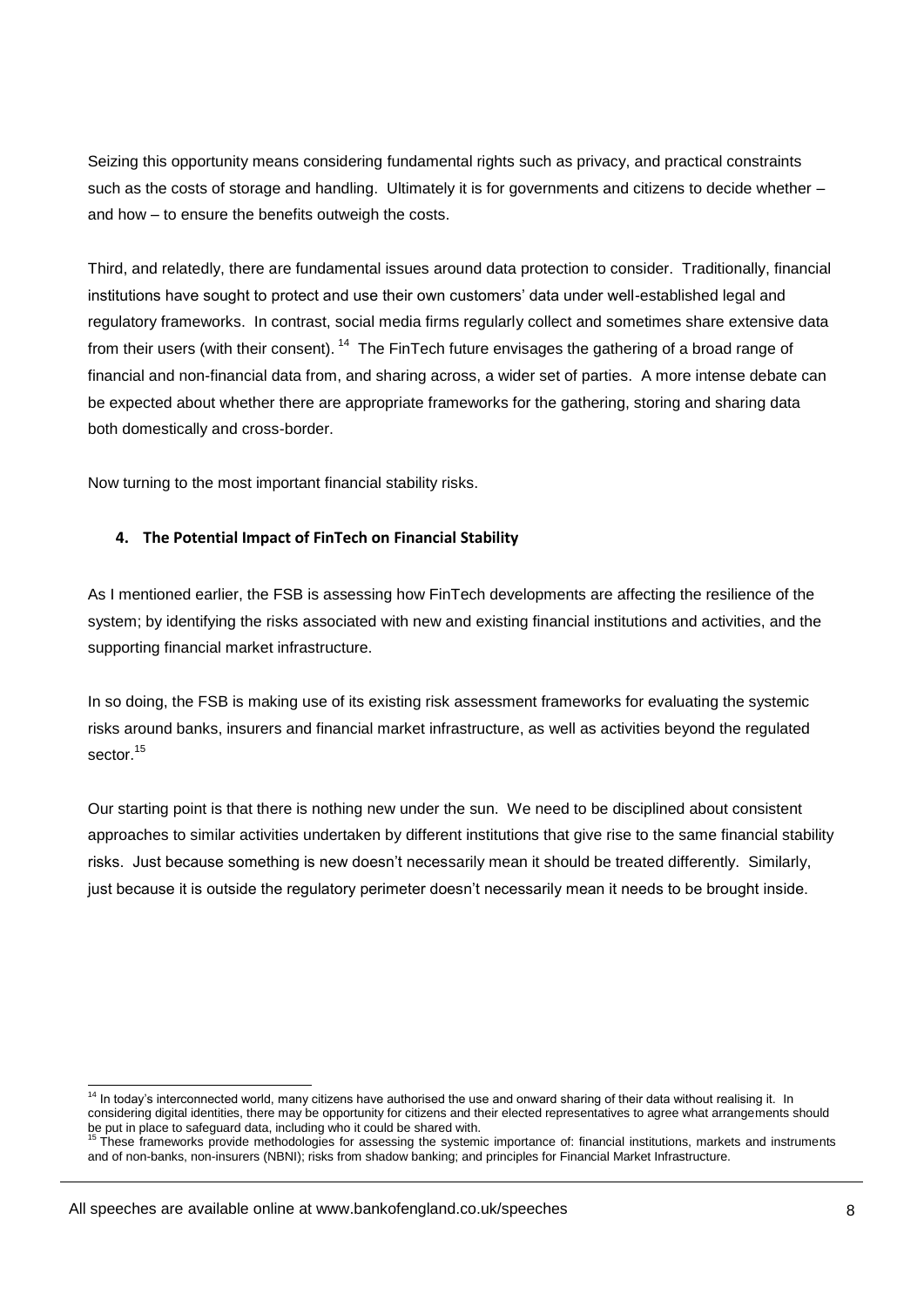Some of the most important questions we are considering include:

- Which FinTech activities constitute traditional banking activities by another name and should be regulated as such? Those systemic risks associated with credit intermediation including maturity transformation, leverage and liquidity mismatch should be regulated consistently regardless of the delivery mechanism or credit algorithm (a general principle of the FSB's shadow banking roadmap).<sup>16</sup>
- How could developments change the safety and soundness of existing regulated firms, particularly those judged to be systemic, and what supervisory responses for *those firms* should be put into place?
- How could developments change potential macroeconomic and macrofinancial dynamics including disruptions to systemically important markets?
- What are the implications for the aggregate level of cyber and operational risk in the financial system? And which FinTech activities could become systemic because they provide new critical economic functions or market infrastructure (for example if certain digital wallets become dominant) and potentially merit higher standards of operational risk oversight?

To illustrate some of the issues, let's return to the financial services value chain to consider some of the ways in which FinTech developments could affect financial stability.

<sup>1</sup> <sup>16</sup> See FSB, (2013), "Strengthening Oversight and Regulation of Shadow Banking, FSB, (2013). Available at[: http://www.fsb.org/wp](http://www.fsb.org/wp-content/uploads/r_130829c.pdf)[content/uploads/r\\_130829c.pdf](http://www.fsb.org/wp-content/uploads/r_130829c.pdf)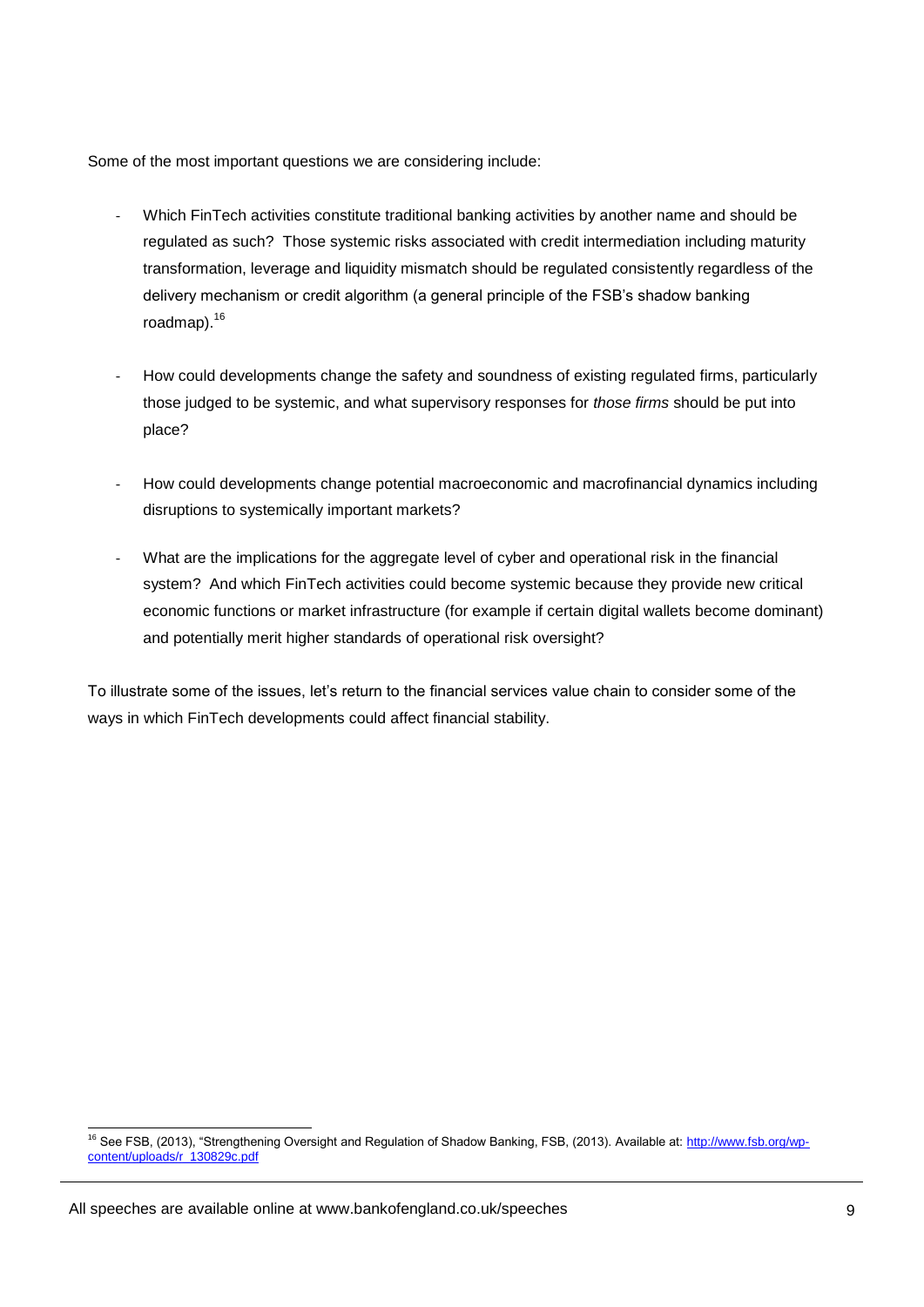

# **Diagram B: Financial Services Value Chain with Potential Issues for Financial Stability**

Conduct regulators are in the lead in addressing regulatory issues posed by **payment services** innovations.<sup>17</sup> This is both because, at least in advanced economies, FinTech payment service providers have not chosen to undertake banking activities and individual providers have not yet reached the scale that might be considered systemic.

Looking ahead, it is possible that virtual currencies and FinTech-based providers, particularly where they gain direct membership to central bank payment systems, could begin to displace traditional bank-based payment services and systems. Such diversification could be positive for stability; after all the existing tiered and highly concentrated system has created single point of failure risks. At the same time, regulators would need to monitor such changes for any new concentrations.

In this regard, with a view to such future proofing, the Digital Economy Bill in the UK proposes to extend the definition of a payment system beyond those that are inter-bank, to include any that become systemically important. If these are so designated by HMT, they would be supervised by the Bank.<sup>18</sup> This would be akin to the recent recognition by HMT of Visa Europe and Link.<sup>19</sup>

-

All speeches are available online at www.bankofengland.co.uk/speeches

 $17$  In the UK under eMoney regulations, providers must hold customer funds separately.

 $18$  The legislative changes also include adding non-bank payment providers to the list of regulated entities to whom the Settlement Finality Regulations apply and modifying the Payment Services and Electronic Money Regulations to enable safeguarded funds held by E-Money Institutions and Payment Institutions to be posted with the Bank.

These systems were brought within the Bank's supervision, under Banking Act 2009 powers, because of the potential they have to threaten the stability of, or confidence in, the UK's financial system or to have serious consequences for business or other interests throughout the UK in the event of their disruption.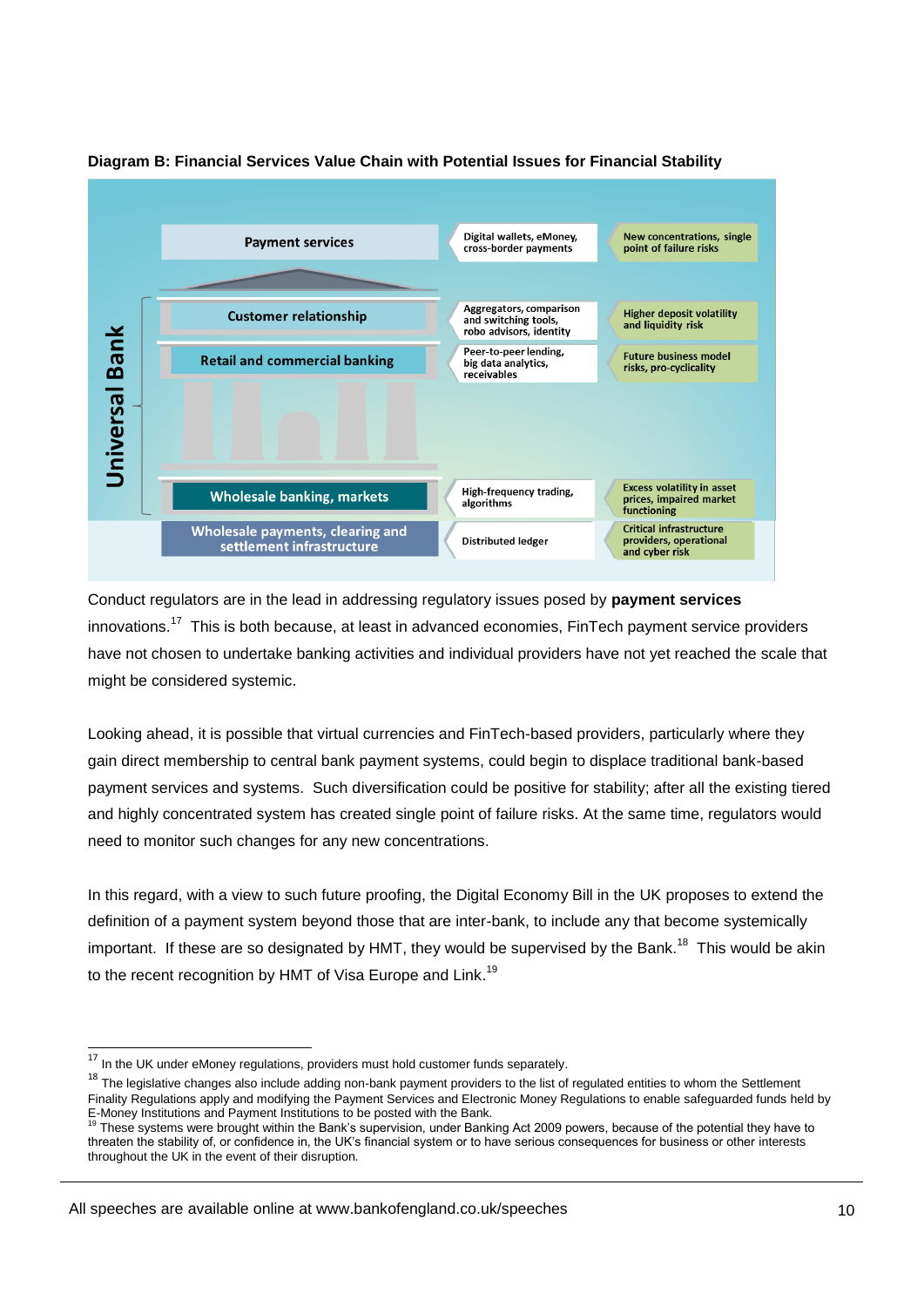Changes to **payments and customer relationships** may have more fundamental implications for financial stability.

Specifically, while FinTech may make conventional banking more contestable, improving efficiency and customer choice, the opening up of the customer interface and payment services business, could, in time, signal the end of universal banking as we know it. If today's universal banks lose the loyalty I saw on the Canadian prairie and instead have less stable funding and weaker, more arms-length client relationships, the volatility of their deposits and liquidity risk could increase. In addition, with weaker customer ties, crossselling (my old preserve as a teller) could be less prevalent, hitting profitability. The system as a whole wouldn't necessarily be riskier, but prudential standards and resolution regimes for banks may need to be adjusted.

The diversity in funding brought by market-based finance, as an alternative to **retail banking**, means that peer-to-peer lending has potential to provide some consumers and small businesses with affordable credit, when retail banks cannot. At the same time, this implies that borrowers in some segments may be placing increased reliance on this source of funding. How stable this funding will prove through-the-cycle is not yet clear, as the sector's underwriting standards, and lenders' tolerance to losses, have not been tested by a downturn.

Due to its small scale and business models, the P2P lending sector does not, for now, appear to pose material systemic risks. That said, as a general rule, it always pays to monitor closely fast-growing sources of credit for slippages in underwriting standards and the promotion of excessive borrowing. Moreover, it is not clear the extent to which P2P lending can grow without business models evolving in ways that introduce conventional risks, including maturity transformation, leverage and liquidity mismatch, or through the use of originate and distribute models such as those seen in securitisation in the 2000s. Were these changes to occur, regulators would be expected to address such emerging vulnerabilities.

In **wholesale banking and markets,** robo-advice and risk management algorithms may lead to excess volatility or increase pro-cyclicality as a result of herding, particularly if the underlying algorithms are overly sensitive to price movements or highly correlated. Similarly, although algorithmic traders have become a more important source of market liquidity in many important financial markets, they tend to be more active during periods of low volatility giving an illusion of plentiful liquidity that may subsequently be withdrawn during periods of market disruption when it is needed most.

FinTech innovations, such as distributed ledgers, are being trialled for use within, or as a substitute to, existing **wholesale payment, clearing and settlement infrastructure**, will need to meet the highest standards of resilience, reliability, privacy and scalability.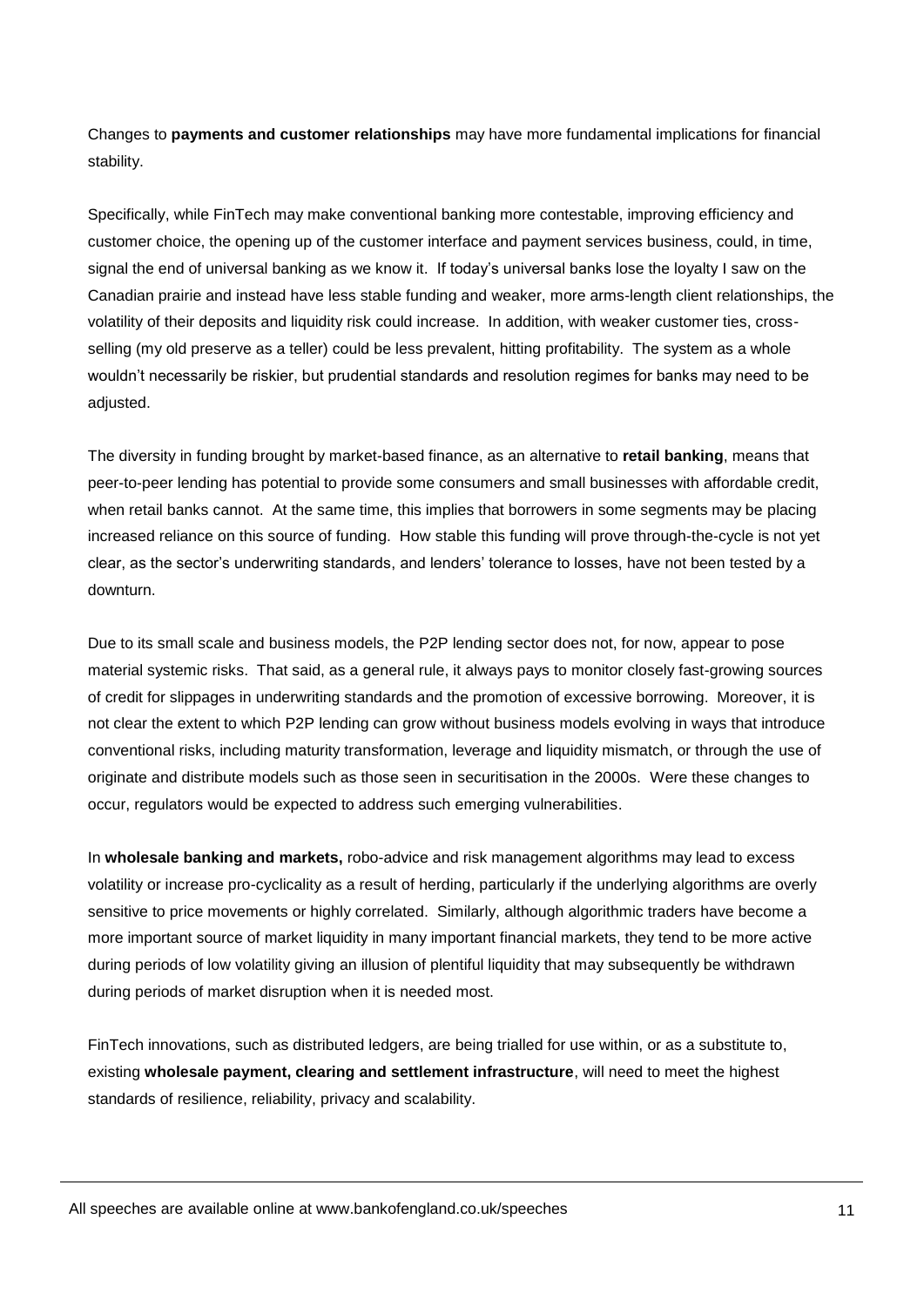For all financial firms, the advent of FinTech materially changes **operational and cyber risks.** Regulators need to be alert to new single point of failure risks such as if banks come to rely on common hosts of online banking or providers of cloud computing services.

In recent years, the cyber threat to the system has grown as financial institutions have become more reliant on interconnected IT systems. As the FinTech future envisages the sharing of data across a wider set of parties, coupled with greater speed and automaticity in executing transactions, the challenges around protecting data and the integrity of the system are likely to increase. One sign of this is a growing preoccupation in the insurance industry with how best to underwrite such risks.

Recognising the vital importance of learning from international experience, in late 2016 the G20 called upon the FSB to stock-take existing cyber security regulation, as a basis for developing best practices in the medium-term<sup>20</sup>

#### **5. Conclusion**

1

In conclusion, FinTech appears to be everywhere. Media citations – and conferences – are through the roof. But where are we along the cycle from the technology trigger to the "peak of inflated expectations" and the trough of disillusionment? Will FinTech change the world as we know it? Is there something new under the sun?



Source: Google Analytics, Chart shows an index of the number of google searches for the term 'FinTech'



The achievements thus far are impressive, with enormous increases in financial inclusion due to the advent of digital finance. Moreover, there are clear prospects for new financial technologies to make the financial system more efficient, effective and resilient.

<sup>&</sup>lt;sup>20</sup> In 2015, the G7 published a set of cyber principles. See: [https://www.gov.uk/government/publications/g7-fundamental-elements-for](https://www.gov.uk/government/publications/g7-fundamental-elements-for-cyber-security)[cyber-security](https://www.gov.uk/government/publications/g7-fundamental-elements-for-cyber-security)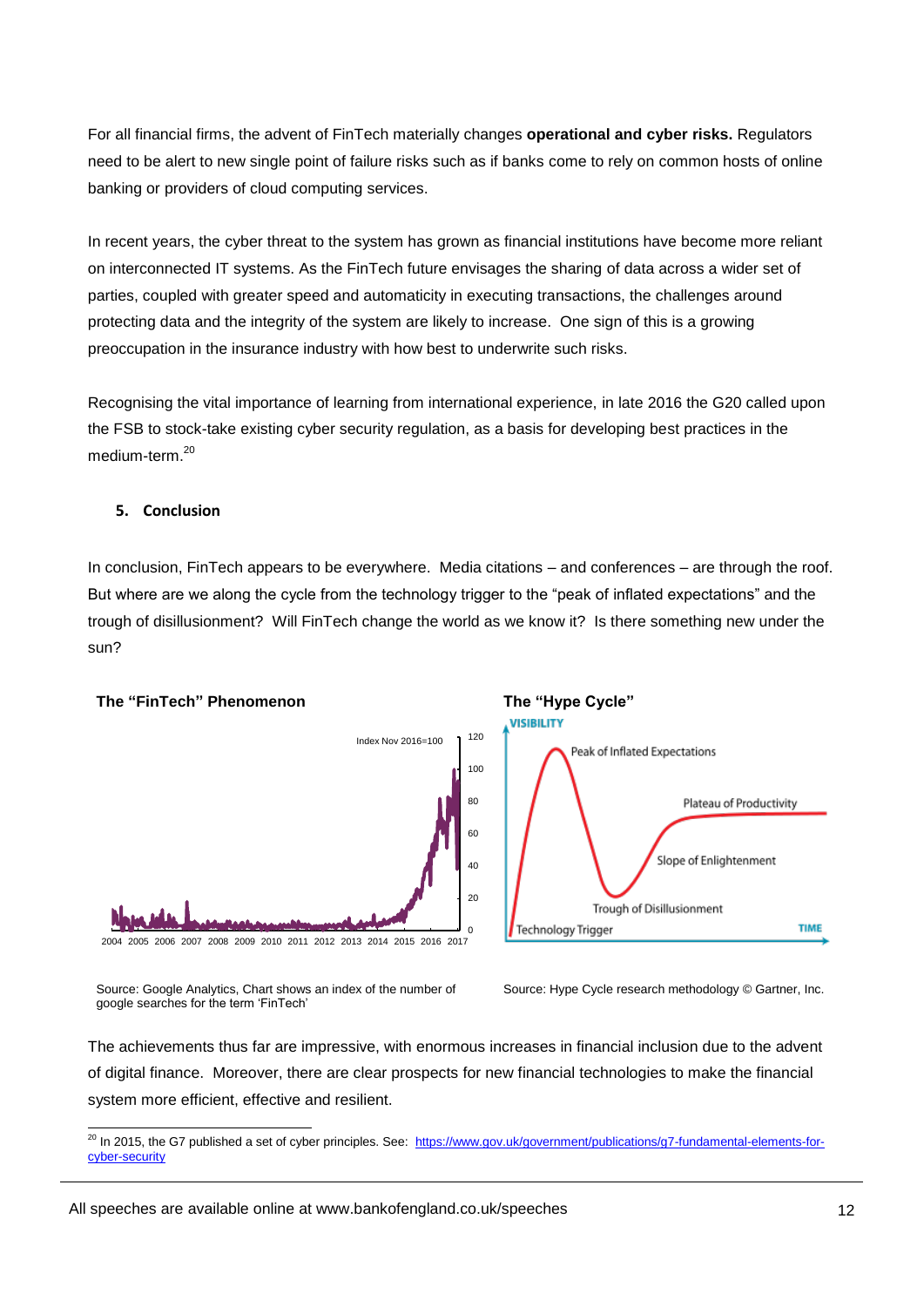But the biggest prize arises from FinTech's potential to combine seamless, real-time payments, distributed commerce, more sophisticated client targeting and more accurate credit scoring. The more this can be realised the more the new financial system will support the new creative jobs people will need – and enjoy – in the coming Machine Age. $21$ 

While only private sector ingenuity will make these gains possible, authorities have essential, supporting roles in reinforcing them and managing the associated risks to financial stability. To help realise FinTech's promise, we should refresh our supervisory approaches in a few ways.

First, **regulatory sandboxes** can allow businesses to test innovative products, services, business models and delivery mechanisms in a live environment and with proportionate regulatory requirements. This supports innovation and learning by developers and regulators. The FCA was an early mover launching Project Innovate in 2014.<sup>22</sup> The G20 might consider the extent to which such approaches should be adopted more widely.

Second, **existing authorisation processes can also be adapted** to ensure they do not unnecessarily block new business models and approaches. This is why in the UK, the PRA and FCA now work closely with all firms seeking new authorisation as banks.<sup>23</sup>

Third, the Bank of England is **expanding access to central bank money to non-bank payments service providers ("PSPs")**. Allowing access to the Bank's Real Time Gross Settlement System allows PSPs to compete directly with banks, and so supports innovation, competition and financial stability. $24$ 

Fourth, a number of authorities, including the Bank of England with its FinTech accelerator, are developing **Proofs of Concepts with new enabling technologies** from machine learning to distributed ledgers. And, to explore what **could be genuinely new under the sun**, we are researching the policy and technical issues posed by Central Bank Digital Currencies. On some levels this is appealing; people would have direct access to the ultimate risk-free asset. In the extreme, however, it could fundamentally reshape banking including by sharply increasing liquidity risk for traditional banks.<sup>25</sup>

<sup>22</sup> Followed by its regulatory sandbox in 2015. See[: https://www.fca.org.uk/firms/project-innovate-innovation-hub/regulatory-sandbox](https://www.fca.org.uk/firms/project-innovate-innovation-hub/regulatory-sandbox) <sup>23</sup> The PRA and FCA launched a New Bank Start-Up Unit in January 2016 to more effectively manage interactions with potential new

-

 $^{21}$  Carney, M 'The Spectre of Monetarism' speech given at the Roscoe Lecture, Liverpool John Morres University, 5 December 2016

entrants with innovative business models. To date, some four digital banks have been authorised.<br><sup>24</sup> Given RTGS is critical infrastructure supporting real economic activity, such access should come with proportionate resp New non-bank entrants would be required to meet liquidity and operational resilience requirements. A fuller account of the market dynamics can be found in Carney (2016).<br>
<sup>25</sup> Can be found in Carney (2016).

<sup>25</sup> Carney, M 'Enabling the Fintech transformation: Revolution, Restoration, or Reformation' speech given at Mansion House 16 June 2016.